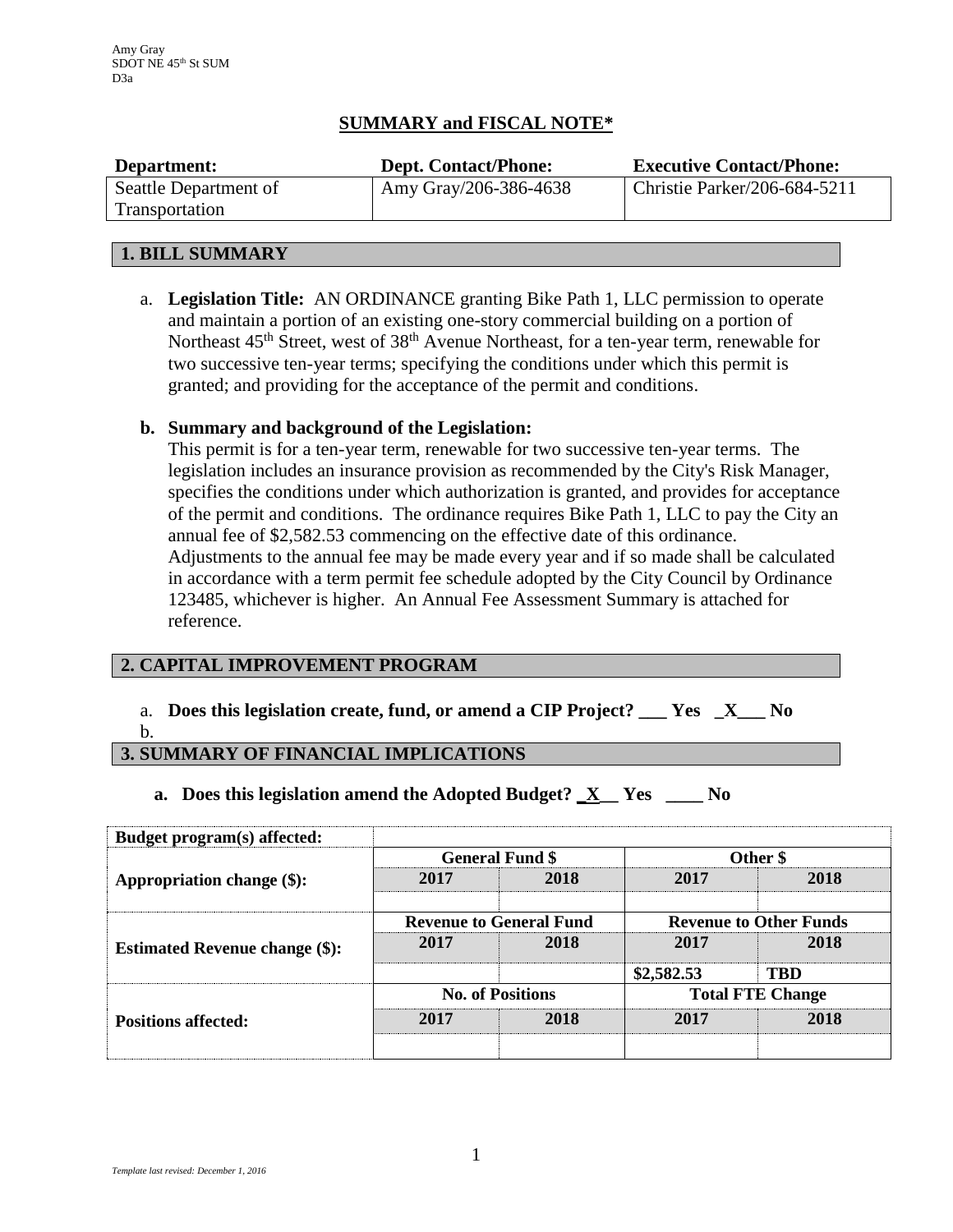- **b. Does the legislation have other financial impacts to the City of Seattle that are not reflected in the above, including direct or indirect, short-term or long-term costs?**
- **c. Is there financial cost or other impacts of** *not* **implementing the legislation?** If the legislation is not enacted by the City Council, the City of Seattle will not receive the annual fee of \$2,582.53 and the existing commercial structure will not be permitted. As previously stated, the City of Seattle has the option to adjust the fee amount on an annual basis.

## **3.d. Appropriations**

**\_\_\_\_ This legislation adds, changes, or deletes appropriations.**

#### **3.e. Revenues/Reimbursements**

**\_\_X\_\_ This legislation adds, changes, or deletes revenues or reimbursements.**

### **Anticipated Revenue/Reimbursement Resulting from this Legislation:**

| <b>Fund Name and</b>  | Dept        | <b>Revenue Source</b> | 2017       | 2018 Estimated |
|-----------------------|-------------|-----------------------|------------|----------------|
| <b>Number</b>         |             |                       | Revenue    | Revenue        |
| Transportation        | <b>SDOT</b> | Annual Fee            | \$2,582.53 | TBD            |
| <b>Operating Fund</b> |             |                       |            |                |
| <b>TOTAL</b>          |             |                       | \$2,582.53 |                |

Is this change one-time or ongoing? On-going

Revenue/Reimbursement Notes: The 2017 annual fee is based on the current King County Assessor land value. The 2018 fee will be based on the 2018 land value as assessed by King County.

#### **3.f. Positions**

**\_\_\_\_ This legislation adds, changes, or deletes positions.**

#### **4. OTHER IMPLICATIONS**

- **a. Does this legislation affect any departments besides the originating department?** No.
- **b. Is a public hearing required for this legislation?** No.
- **c. Does this legislation require landlords or sellers of real property to provide**